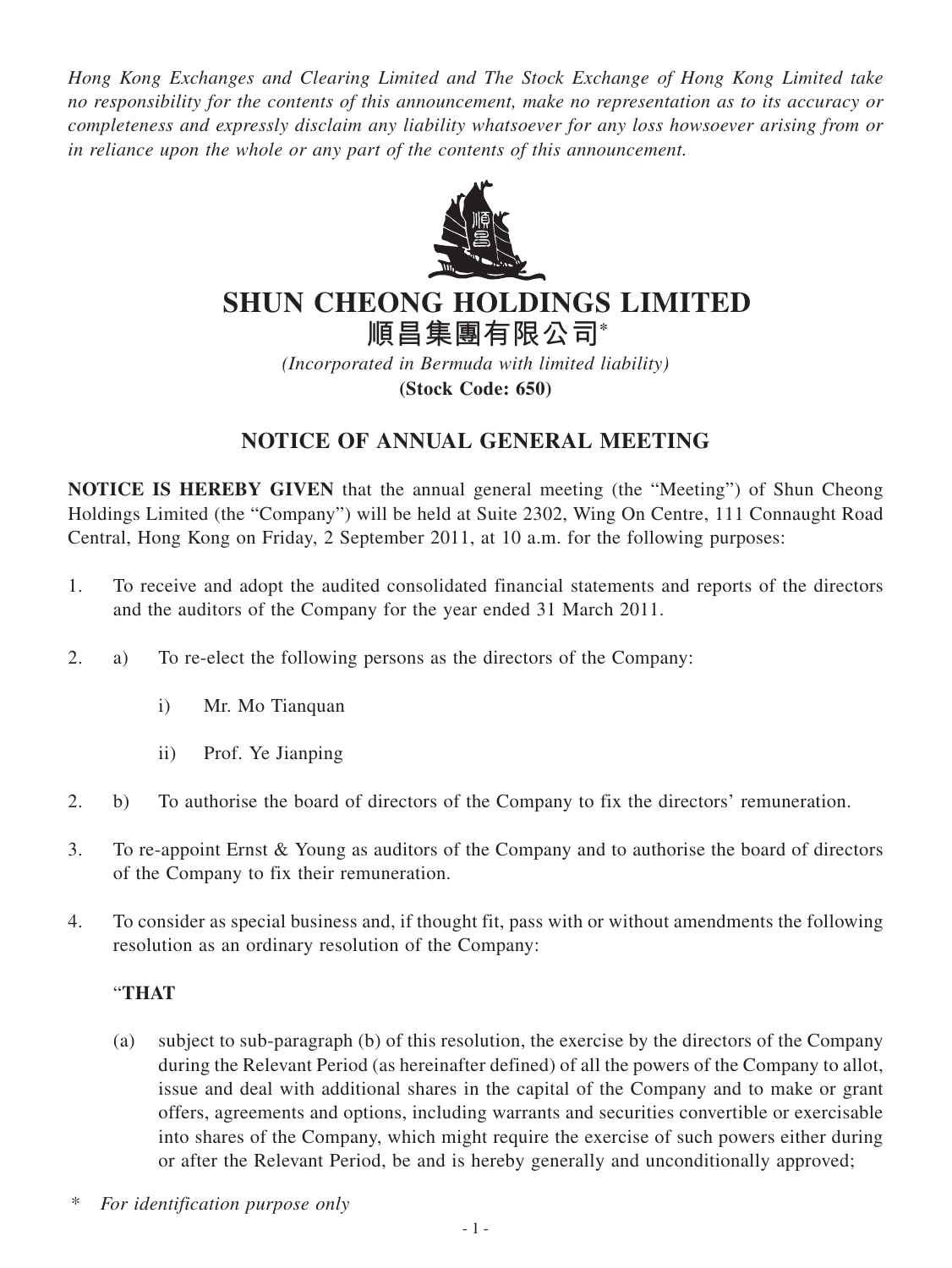- (b) the aggregate nominal amount of the share capital allotted or agreed conditionally or unconditionally to be allotted (whether pursuant to an option or otherwise) by the directors of the Company pursuant to the approval in sub-paragraph (a) of this resolution, otherwise than pursuant to a Rights Issue (as hereinafter defined) or the exercise of subscription of conversion rights under the terms of any warrants of the Company or any securities which are convertible or exercisable into shares of the Company or any share option scheme or any scrip dividends or similar arrangement providing for the allotment of shares in lieu of the whole or part of a dividend on shares of the Company in accordance with the Bye-laws of the Company or a specific authority granted by the shareholders of the Company in general meeting, shall not exceed 20% of the aggregate nominal amount of the issued share capital of the Company on the date of this resolution and this approval shall be limited accordingly; and
- (c) for the purpose of this resolution:

"Relevant Period" means the period from the passing of the resolution until whichever is the earliest of:

- (i) the conclusion of the next annual general meeting of the Company;
- (ii) the expiration of the period within which the next annual general meeting of the Company is required by the Bye-laws of the Company or any applicable law to be held; and
- (iii) the date on which the authority set out in this resolution is revoked or varied by an ordinary resolution in general meeting.

"Rights Issue" means an offer of shares in the Company, or any offer of warrants, options or other securities giving rights to subscribe for shares in the Company, open for a period fixed by the directors of the Company to holders of shares on the register on a fixed record date in proportion to their then holdings of such shares (subject to such exclusions or other arrangements as the directors of the Company, after making enquiry, may deem necessary or expedient in relation to fractional entitlements or having regard to any restrictions or obligations under the law of, or the requirements of, any recognised regulatory body or any stock exchange in any territory outside Hong Kong)."

> By Order of the Board **Shun Cheong Holdings Limited Cao Jing** *Executive Chairman*

Hong Kong, 29 July 2011